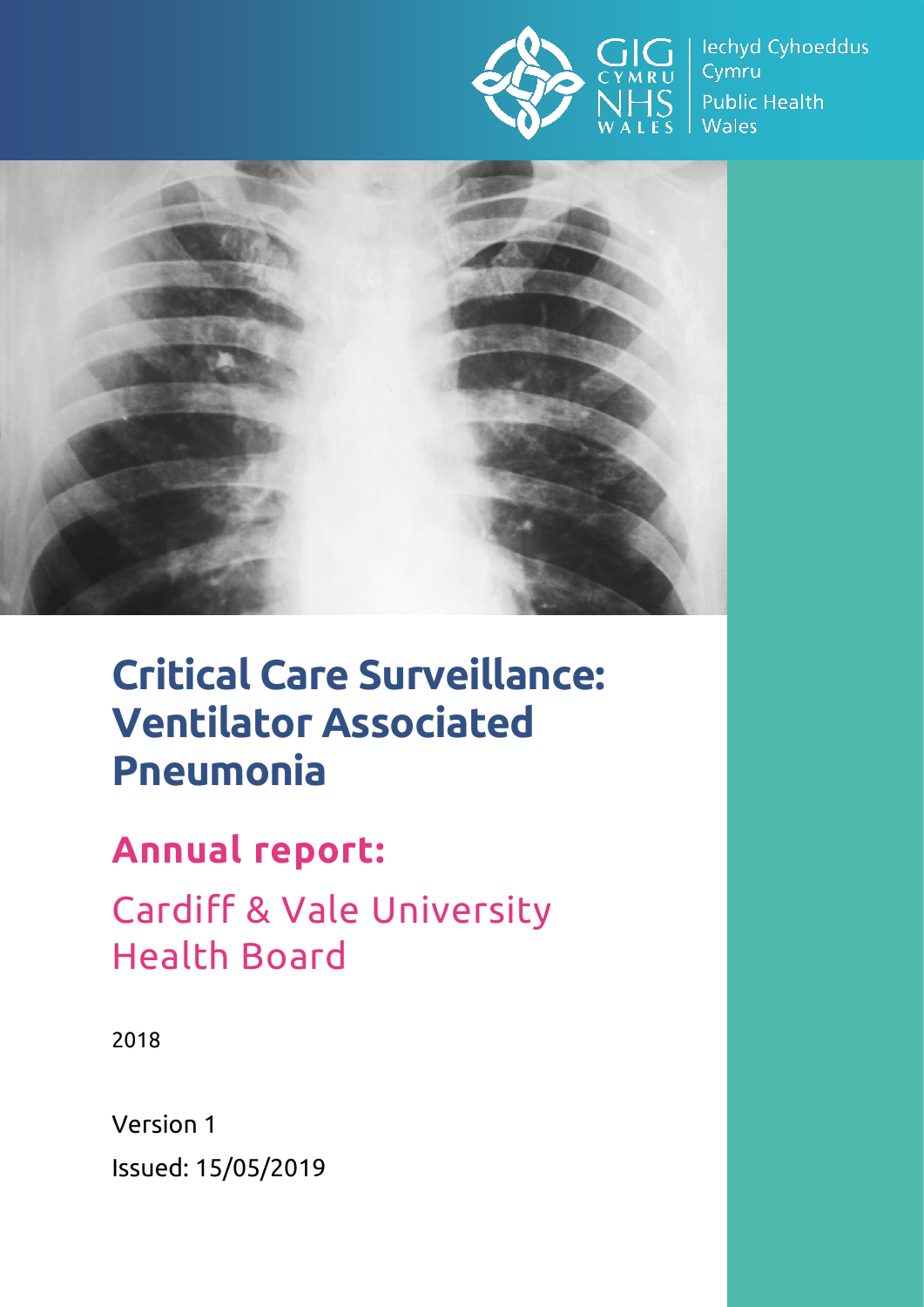### **Contents**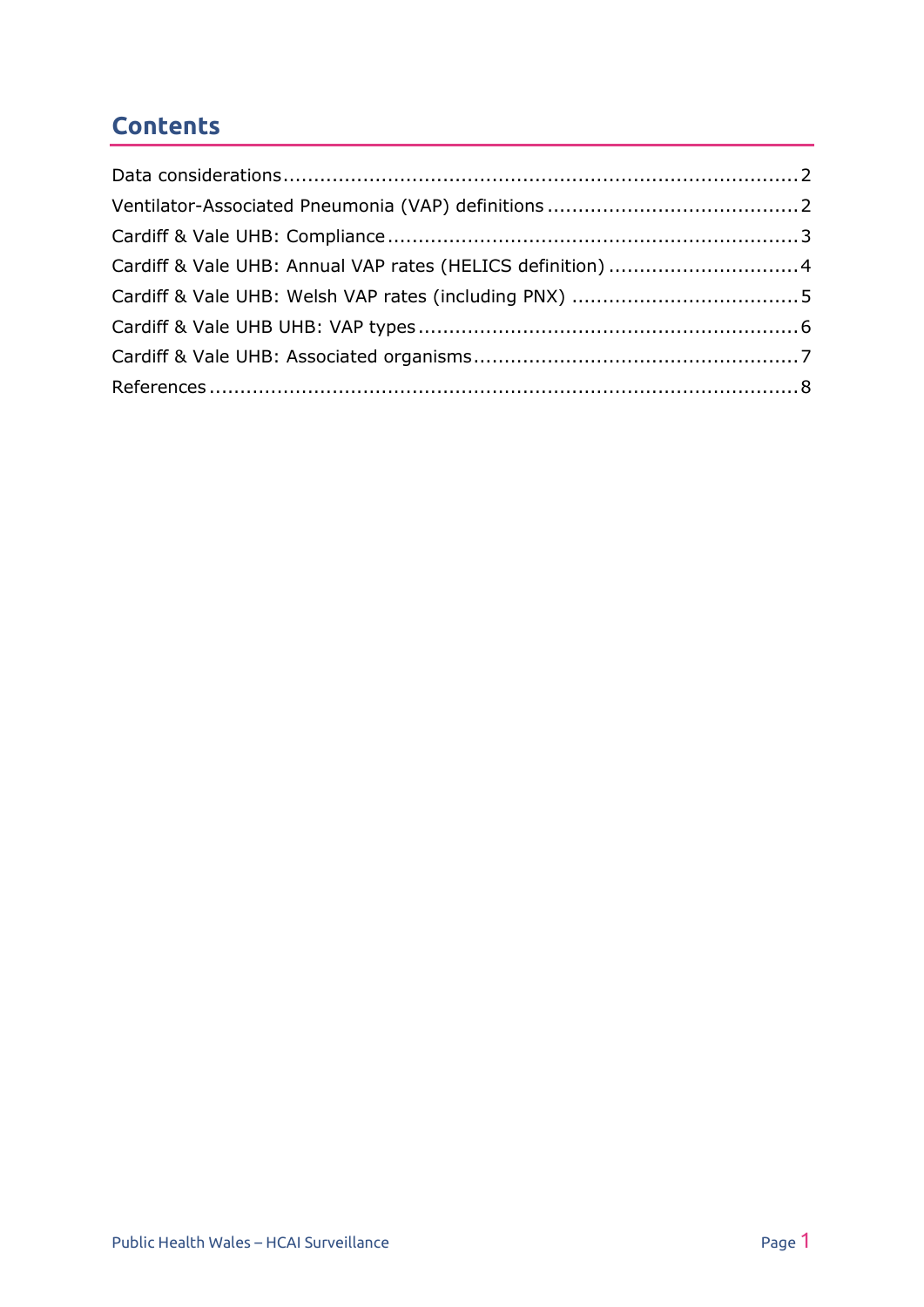### <span id="page-2-0"></span>**Data considerations**

Data is captured at unit level in Ward Watcher across Wales. Once a month data is extracted and emailed to Public Health Wales. The information found in this report may differ slightly from that found in the quarter 4 report issued 31/1/19. This may be due to additional data being received for the annual report subsequently. For this reason the annual report should be referenced when mentioning annual VAP data.

This report includes data for University Hospital of Wales (2009-2018) and University Hospital Llandough (2009-2012).

### <span id="page-2-1"></span>**Ventilator-Associated Pneumonia (VAP) definitions**

*The below details are a summary guide only, and should not be used to determine infection status. For a more detailed breakdown of the criteria, please see the HELICS definitions for ICU-acquired pneumonia.*

To be classified as a ventilator-associated pneumonia, an invasive respiratory device must have been present (even intermittently) in the 48 hours preceding the onset of infection; there must be two or more serial chest X-rays (CXR) or CT scans with a suggestive image of pneumonia (only one definitive CXR or CT scan is sufficient if there is no underlying cardiac or pulmonary disease). Additionally, there will be a combination of symptoms which include fever, leucopenia, leucocytosis, purulent sputum (or a change in sputum), cough, dyspnoea, tachypnoea, suggestive auscultation, ronchi, wheezing, and/or worsening gas exchange.

In addition to the clinical criteria, the following criteria determine which category the infection falls under:

PN1 – Protected sample + quantitative culture  $(10^4 \text{ CFU/ml BAL}/10^3 \text{ PB}$ , DPA).

- PN2 Non-protected sample (ETA) + quantitative culture (10 $^6$  CFU/ml).
- PN3 Alternative microbiological criteria.
- PN4 Sputum bacteriology or non-quantitative ETA.
- PN5 No microbiological criterion met (only clinical criteria).
- PNX Meets all requirements for PN1-4, but no CXR or CT scans have been done. Does not meet ECDC HELICS definition (but will be included for a Welsh VAP rate).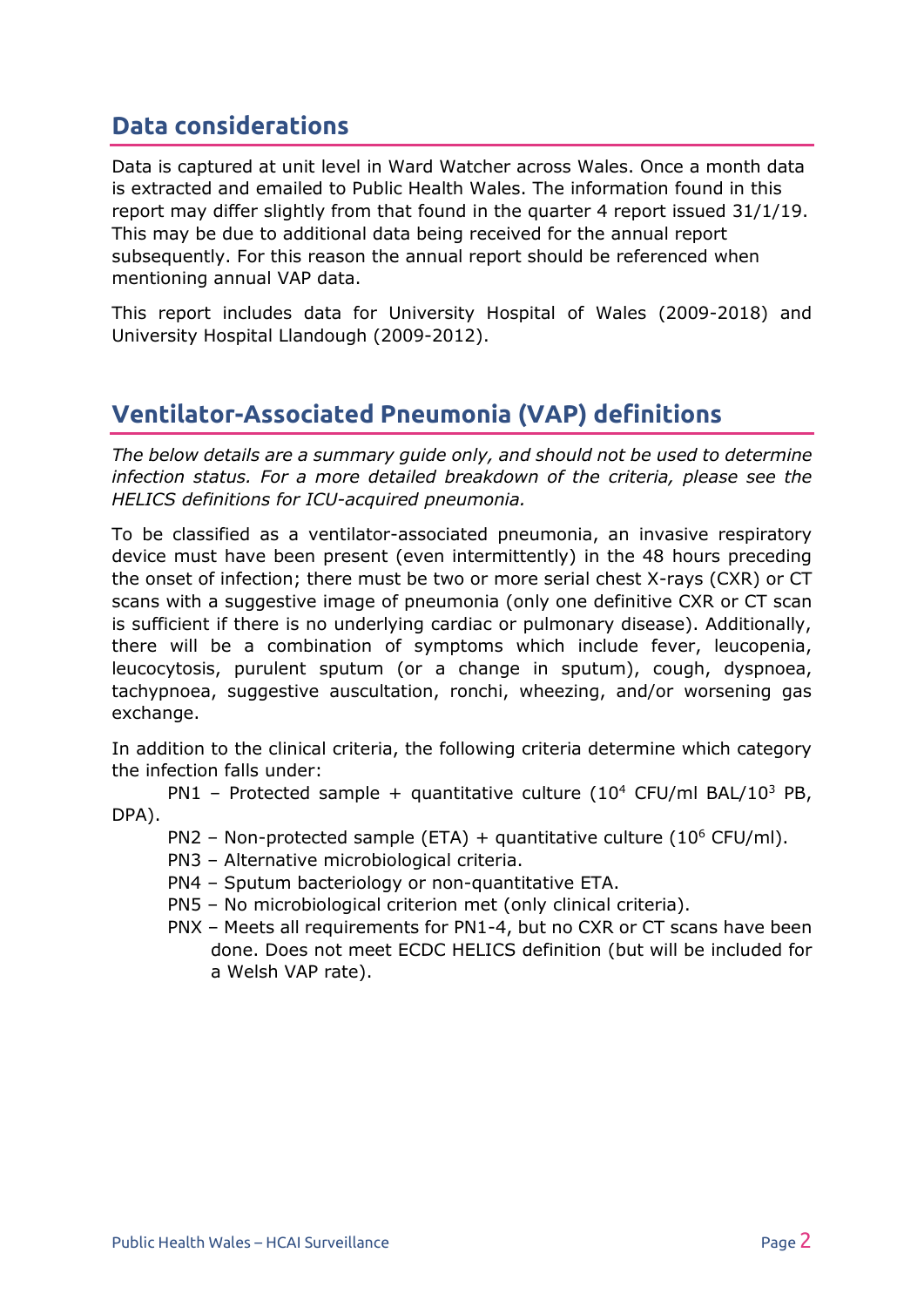### <span id="page-3-0"></span>**Cardiff & Vale UHB: Compliance**

This section shows compliance by year for Cardiff & Vale UHB. We would expect to receive one export per month (12 per year per hospital). During 2014 the methods of data capture changed which may account for the decreased compliance.



*Figure 1: Compliance trend for Cardiff & Vale UHB (2009-2018)*

During 2018 compliance for Cardiff & Vale UHB was 100%. Prior to 2013 data includes University Hospital Llandough.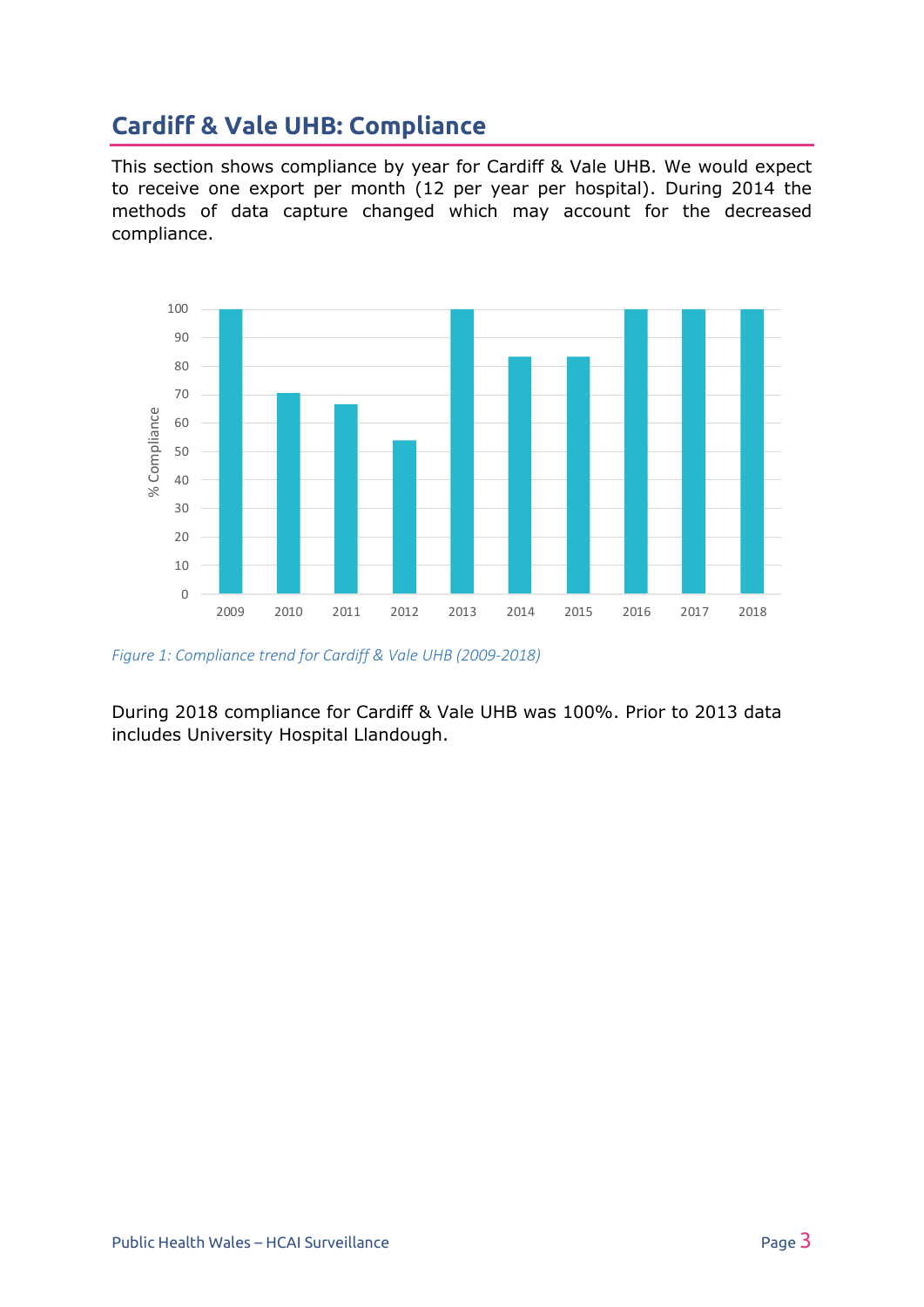### <span id="page-4-0"></span>**Cardiff & Vale UHB: Annual VAP rates (HELICS definition)**

The European Centre for Disease Prevention and Control (ECDC) classifies VAPs according to the HELICS criteria. $1$  This section of the report details VAPs according to the HELICS criteria (PN1-PN5).



#### *Figure 2: Cardiff & Vale UHB HELICS VAP trend rate compared with all Wales (2009-2018)*

|           | Healthboard |                |            | <b>NHS Wales</b> |        |            |
|-----------|-------------|----------------|------------|------------------|--------|------------|
|           |             |                | VAP rate   |                  |        | VAP rate   |
|           | Ventilator  | $VAP*$         | (per 1,000 | Ventilator       | $VAP*$ | (per 1,000 |
|           | days        |                | ventilator | days             |        | ventilator |
|           |             |                | days)      |                  |        | days)      |
| 2009-2018 | 48,059      | 162            | 3.37       | 192,016          | 403    | 2.10       |
|           |             |                |            |                  |        |            |
| Year      |             |                |            |                  |        |            |
| 2018      | 7,342       | 26             | 3.54       | 22,530           | 42     | 1.86       |
| 2017      | 6,307       | 20             | 3.17       | 24,209           | 43     | 1.78       |
| 2016      | 6,171       | 14             | 2.27       | 23,625           | 52     | 2.20       |
| 2015      | 5,488       | 21             | 3.83       | 10,496           | 30     | 2.86       |
| 2014      | 5,385       | 19             | 3.53       | 12,648           | 25     | 1.98       |
| 2013      | 6,151       | 22             | 3.58       | 22,264           | 43     | 1.93       |
| 2012      | 4,419       | 31             | 7.02       | 21,849           | 50     | 2.29       |
| 2011      | 1,352       | 4              | 2.96       | 18,705           | 34     | 1.82       |
| 2010      | 1,888       | 3              | 1.59       | 18,380           | 33     | 1.80       |
| 2009      | 3,556       | $\overline{2}$ | 0.56       | 17,310           | 51     | 2.95       |
|           |             |                |            |                  |        |            |
|           |             |                |            |                  |        |            |

There were 26 infections and 7,342 ventilator days in 2018, giving a VAP rate of 3.54 per 1,000 ventilator days. This is higher than the 2017 rate of 3.17 VAP per 1,000 ventilator days.

The rate for Cardiff & Vale UHB is higher than the all Wales rate for all years after 2010.

*\*Excluding infections recorded as PNX (PN0) on WardWatcher.*

 $\mathcal{L}_{\mathcal{A}}$ 

 $\sim$ 

|                         | 4.20 |
|-------------------------|------|
|                         | 3.15 |
| 2009-2018 Welsh average | 2.10 |
|                         | 1.05 |
|                         | 0.00 |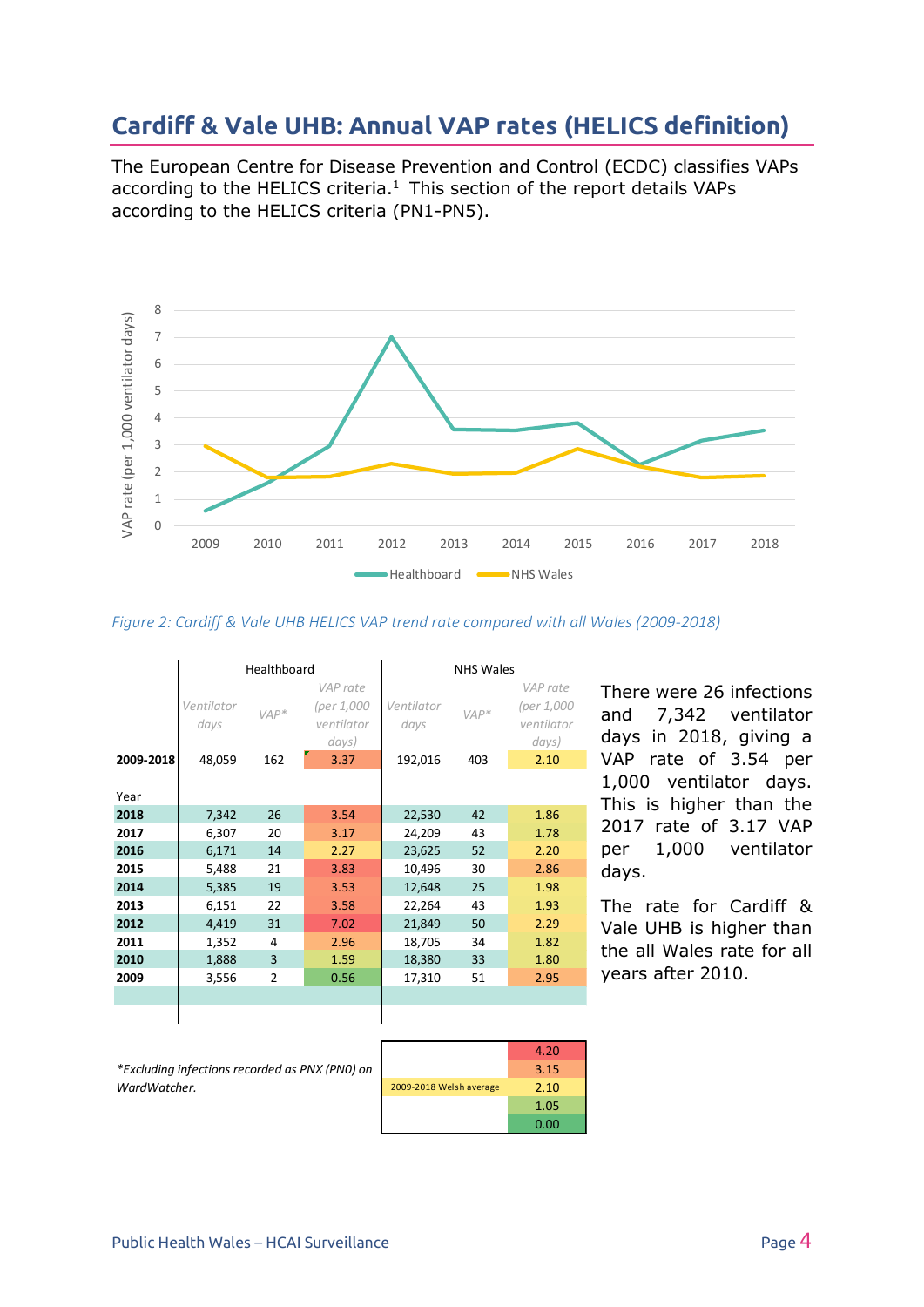### <span id="page-5-0"></span>**Cardiff & Vale UHB: Welsh VAP rates (including PNX)**

In 2016 a new PN code was added to capture infections meeting all requirements for PN1-4, but where no CXR or CT scans have been done. This was following reported incidence of VAPs in Wales being lower than other European regions and a study which was conducted by Public Health Wales.<sup>2</sup>

This section details all VAPs recorded including PNX and compares the rates with and without the additional code.



*Figure 3: Cardiff & Vale UHB VAP rate trend compared with HELICS VAP rate (2009-2018)*

|           | All VAPs                     |                |                                               | <b>HELICS VAPS</b> |                                               |  |
|-----------|------------------------------|----------------|-----------------------------------------------|--------------------|-----------------------------------------------|--|
|           | Ventilator<br>$VAP*$<br>days |                | VAP rate<br>(per 1,000<br>ventilator<br>days) | $VAP**$            | VAP rate<br>(per 1,000<br>ventilator<br>days) |  |
| 2009-2018 | 48059                        | 200            | 4.16                                          | 162                | 3.37                                          |  |
| Year      |                              |                |                                               |                    |                                               |  |
| 2018      | 7,342                        | 43             | 5.86                                          | 26                 | 3.54                                          |  |
| 2017      | 6,307                        | 30             | 4.76                                          | 20                 | 3.17                                          |  |
| 2016      | 6,171                        | 25             | 4.05                                          | 14                 | 2.27                                          |  |
| 2015      | 5,488                        | 21             | 3.83                                          | 21                 | 3.83                                          |  |
| 2014      | 5,385                        | 19             | 3.53                                          | 19                 | 3.53                                          |  |
| 2013      | 6,151                        | 22             | 3.58                                          | 22                 | 3.58                                          |  |
| 2012      | 4,419                        | 31             | 7.02                                          | 31                 | 7.02                                          |  |
| 2011      | 1,352                        | 4              | 2.96                                          | 4                  | 2.96                                          |  |
| 2010      | 1,888                        | 3              | 1.59                                          | 3                  | 1.59                                          |  |
| 2009      | 3,556                        | $\overline{2}$ | 0.56                                          | $\overline{2}$     | 0.56                                          |  |

*\*\*Excluding infections recorded as PNX (PN0) on WardWatcher. \*Including infections recorded as PNX (PN0) on WardWatcher.*

| 8.32 | 6.74 |
|------|------|
| 6.24 | 5.06 |
| 4.16 | 3.37 |
| 2.08 | 1.69 |
| 0.00 | 0.00 |
|      |      |

For 2018 there were an additional 17 VAPs recorded when the PNX type was included, giving a total of 43 VAPs across the health board (26 HELICS). This gives a VAP rate per 1,000 ventilator days of 5.86. This was higher than the rate for 2017 (4.76).

Since the introduction of the PNX code, the VAP rate for Cardiff & Vale UHB has increased each year.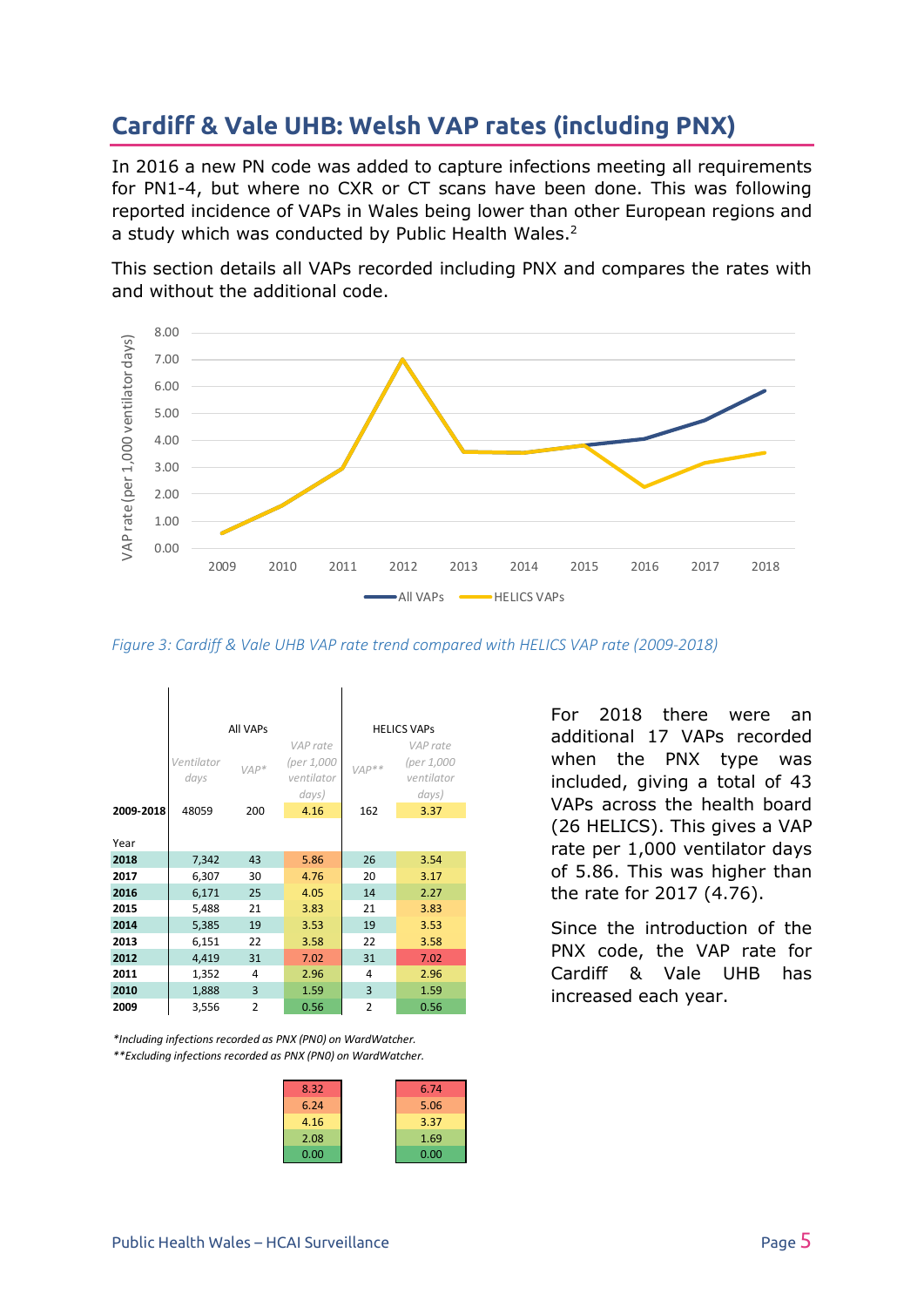### <span id="page-6-0"></span>**Cardiff & Vale UHB UHB: VAP types**

The following figure shows the number of VAPs broken down the by type of VAP recorded by the surveillance. The VAP types include those as noted by HELICS (PN1-PN5), and includes the Welsh PNX type from 2016 onwards.



*Figure 4: VAPs recorded by type for Cardiff & Vale UHB (2009-2018)*

*Table 1: VAP types for Cardiff & Vale UHB (2018)*

|                       | 2018               |                  |  |
|-----------------------|--------------------|------------------|--|
|                       | <b>Healthboard</b> | <b>NHS Wales</b> |  |
| PN <sub>1</sub>       | 25                 | 26               |  |
| PN <sub>2</sub>       | 0                  | 0                |  |
| PN <sub>3</sub>       | 0                  | 0                |  |
| PN4                   | 1                  | 13               |  |
| PN <sub>5</sub>       | 0                  | 3                |  |
| <b>Total (HELICS)</b> | 26                 | 42               |  |
| <b>PNX</b>            | 17                 | 24               |  |
| Total (inc. PNX)      | 43                 | 66               |  |

During 2018, the most common VAP type reported in Cardiff & Vale was PN1, followed by PNX. This is similar to the trend across Wales.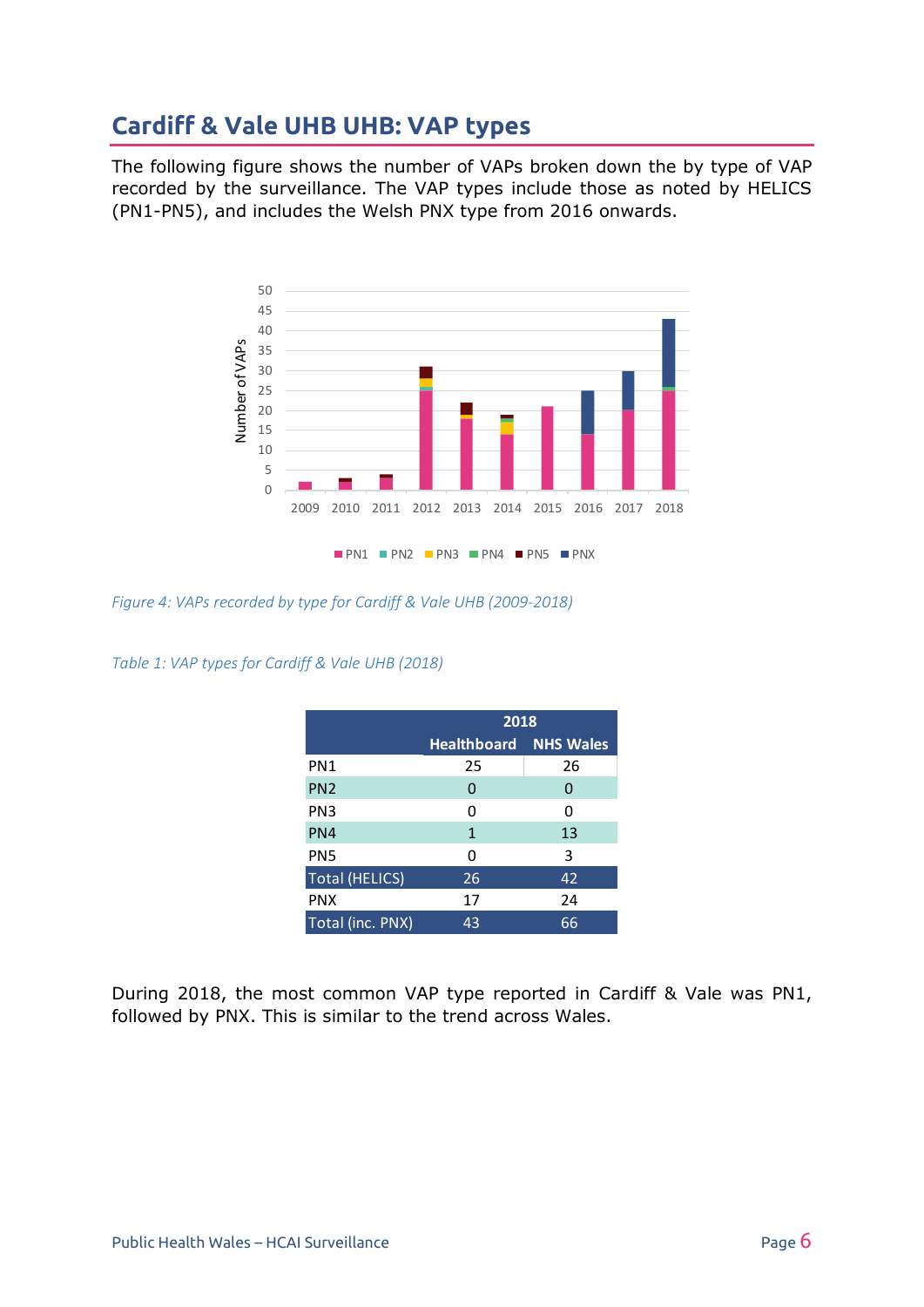### <span id="page-7-0"></span>**Cardiff & Vale UHB: Associated organisms**

Infections categorised as PN1, PN2, PN3, or PN4 have microbiology data provided. Up to 3 organisms can be captured per infection.

Where only 1 organism is recorded we can deduce that this was the causative organism.

In 2018 there were 43 infections reported for Cardiff & Vale UHB. 23 of these had just one organism recorded as associated with the infection and thus we can deduce that these were the causative organisms. The most common causative organisms were *Enterobacter sp*. (other), MRSA, and *Staphylococcus aureus.*

| <b>Organism</b>                         | <b>Number</b><br>of VAPS | <b>Proportion of total</b> |
|-----------------------------------------|--------------------------|----------------------------|
| Enterobacter sp. (Other)                | 3                        | 13.0                       |
| <b>MRSA</b>                             | 3                        | 13.0                       |
| Staphylococcus aureus                   | 3                        | 13.0                       |
| Candida albicans                        | $\overline{2}$           | 8.7                        |
| Escherichia Coli                        | $\overline{2}$           | 8.7                        |
| Pseudomonas aeruginosa                  | $\overline{2}$           | 8.7                        |
| Candida sp. (Not specified)             | 1                        | 4.3                        |
| Enterobacter sp. (Not specified)        | $\mathbf{1}$             | 4.3                        |
| Haemophilus influenzae                  | $\mathbf{1}$             | 4.3                        |
| Klebsiella sp. (Not specified)          | $\mathbf{1}$             | 4.3                        |
| Klebsiella sp. (Other)                  | 1                        | 4.3                        |
| Pseudomonadaceae family (Not specified) | $\mathbf{1}$             | 4.3                        |
| Serratia marcesecens                    | 1                        | 4.3                        |
| Staphylococcus epidermidis              | 1                        | 4.3                        |
| <b>Total</b>                            | 23                       | 100.0                      |

#### *Table 2: Causative organisms in Cardiff & Vale UHB (2018)*

Table 3 (overleaf) shows all organisms recorded as associated with VAP infections in Cardiff & Vale UHB in 2018. The most common organisms associated with infections were *Staphylococcus aureus, Escherichia coli*, *Candida albicans*, and MRSA.